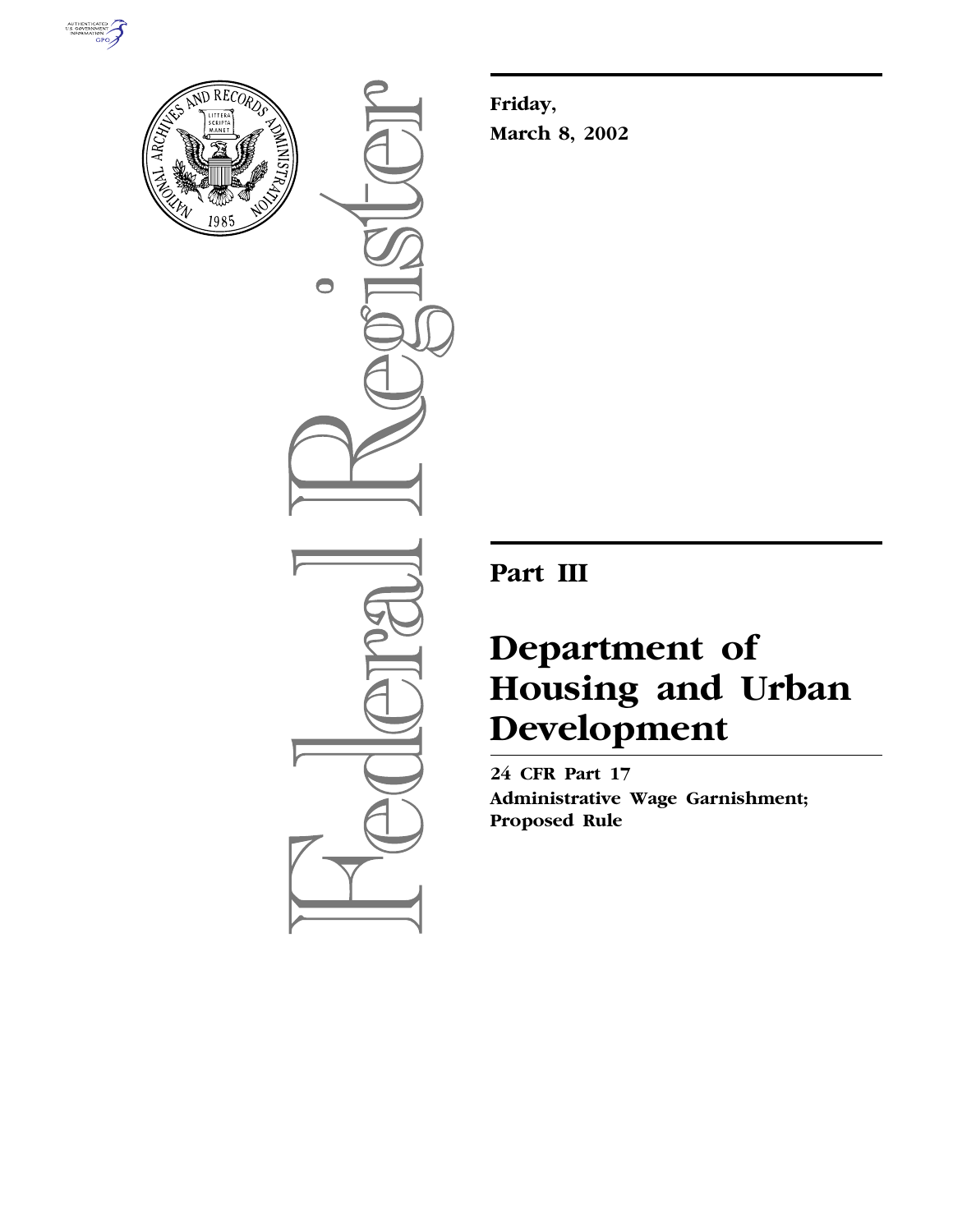## **DEPARTMENT OF HOUSING AND URBAN DEVELOPMENT**

## **24 CFR Part 17**

**[Docket No. FR–4711–P–01]**

**RIN 2501–AC85**

## **Administrative Wage Garnishment**

**AGENCY:** Office of the Secretary, HUD. **ACTION:** Proposed rule.

**SUMMARY:** This proposed rule would implement the authority established under the Debt Collection Improvement Act of 1996 (DCIA) for HUD to collect the Department's past due indebtedness through administrative wage garnishment. The proposed rule would adopt, without change, the hearing procedures issued by the Department of the Treasury implementing administrative wage garnishment under the DCIA. This proposed rule would apply only to individuals who are not Federal employees. The proposed rule also would amend regulations on procedures for the collection of claims to conform HUD regulations to applicable provisions of the DCIA. **DATES:** *Comment Due Date:* May 7, 2002.

**ADDRESSES:** Interested persons are invited to submit comments regarding this rule to the Rules Docket Clerk, Office of General Counsel, Room 10276, Department of Housing and Urban Development, 451 Seventh Street, SW., Washington, DC 20410. Communications should refer to the above docket number and title. Facsimile (FAX) comments are not acceptable. A copy of each communication submitted will be available for public inspection and copying between 7:30 a.m. and 5:30 p.m. weekdays at the above address.

**FOR FURTHER INFORMATION CONTACT:** Samuel B. Rothman, Senior Attorney, Office of General Counsel, Room 9253, Department of Housing and Urban Development, 451 Seventh Street, SW., Washington, DC 20410; telephone (202) 708–4184 (this is not a toll-free number). Hearing and speech-impaired persons may access this number via TTY by calling the Federal Information Relay Service at 1–800–877–8339.

# **SUPPLEMENTARY INFORMATION:**

#### **I. Background**

Since 1984 HUD has had regulations (subpart C of 24 CFR part 17) that govern various types of administrative offset (i.e., offset conducted administratively rather than through a court of record). These regulations,

issued pursuant to the Debt Collection Act of 1982 (31 U.S.C. 3701 *et seq.*) and the Federal Claims Collection Standards, were promulgated jointly by the General Accounting Office and the Department of Justice (4 CFR parts 101– 105).

In 1996, Congress enacted the Debt Collection Improvement Act of 1996 (Pub. L. 104–134, 110 Stat. 1321–1358, approved April 26, 1996), which amended the Debt Collection Act of 1982. Section 31001(o) of the DCIA authorizes collection of Federal agency debt by administrative wage garnishment (section 31001(o) is codified at 31 U.S.C. 3720D). Wage garnishment is a legal process whereby an employer withholds amounts from an employee's wages and pays those amounts to the employee's creditor in satisfaction of a withholding order. The DCIA authorizes Federal agencies to garnish up to 15% of the disposable pay of a debtor to satisfy delinquent nontax debt owed to the United States. Prior to the enactment of the DCIA, agencies were required to obtain a court judgment before garnishing the wages of non-Federal employees.

The DCIA directed the Secretary of the Treasury to issue implementing regulations (*see* 31 U.S.C. 3720D(h)). On May 6, 1998 (63 FR 25136), the Department of the Treasury published a final rule implementing the statutory administrative wage garnishment requirements at 31 CFR 285.11. Paragraph (f) of 31 CFR 285.11 provides that ''[a]gencies shall prescribe regulations for the conduct of administrative wage garnishment hearings consistent with this section or shall adopt this section without change by reference.''

This proposed rule would amend HUD's regulations at 24 CFR part 17, subpart C to adopt 31 CFR 285.11 in its entirety. Specifically, the proposed rule would establish a new § 17.170 that would contain a cross-reference to 31 CFR 285.11. New § 17.170 also would provide that, to the extent situations arise that are not covered by 31 CFR 285.11, those situations would be governed by the HUD hearing procedures in 24 CFR part 26, subpart A.

Additionally, the proposed rule would amend the existing regulations that govern income tax refund offset to include offset against other eligible Federal payments. Under the DCIA the Treasury Department serves as a coordinator for Federal debt collection through its Treasury Offset Program. The proposed rule would recognize that status by adding the phrase ''and the Department of the Treasury''

immediately after references to the IRS in the existing regulations.

## **II. Overview of the Administrative Wage Garnishment Process**

Readers should refer to the Department of the Treasury regulation at 31 CFR 285.11 for details regarding the administrative wage garnishment procedures that would be adopted by this proposed rule. For the convenience of readers, the following presents a very brief overview of the rules and procedures codified at 31 CFR 285.11.

1. *Notice to debtor.* At least 30 days before the agency initiates garnishment proceedings, the agency will give the debtor written notice informing him or her of the nature and amount of the debt, the intention of the agency to collect the debt through deductions from pay, and an explanation of the debtor's rights regarding the proposed action.

2. *Rights of debtor.* The agency will provide the debtor with an opportunity to inspect and copy records related to the debt, to establish a repayment agreement, and to receive a hearing concerning the existence or amount of the debt and the terms of a repayment schedule. A hearing must be held prior to the issuance of a withholding order if the debtor's request is timely received. For hearing requests that are not received in the specified timeframe, the agency need not delay the issuance of a withholding order prior to conducting a hearing. An agency may not garnish the wages of a debtor who has been involuntarily separated from employment until that individual has been reemployed continuously for at least 12 months. The debtor bears the responsibility of notifying the agency of the circumstances surrounding an involuntary separation from employment.

3. *Hearing official.* The Department of the Treasury regulations authorize the head of each agency to designate any qualified individual as a hearing official. This proposed rule would provide that any hearing required to establish HUD's right to collect a debt through administrative wage garnishment will be conducted by an administrative judge of the HUD Board of Contract Appeals. The hearing official is required to issue a written decision no later than 60 days after the request for a hearing is made. The hearing official's decision is the final agency action for purposes of judicial review.

4. *Employer's responsibilities.* The agency will send to the employer of a delinquent debtor a wage garnishment order directing that the employer pay a portion of the debtor's wages to the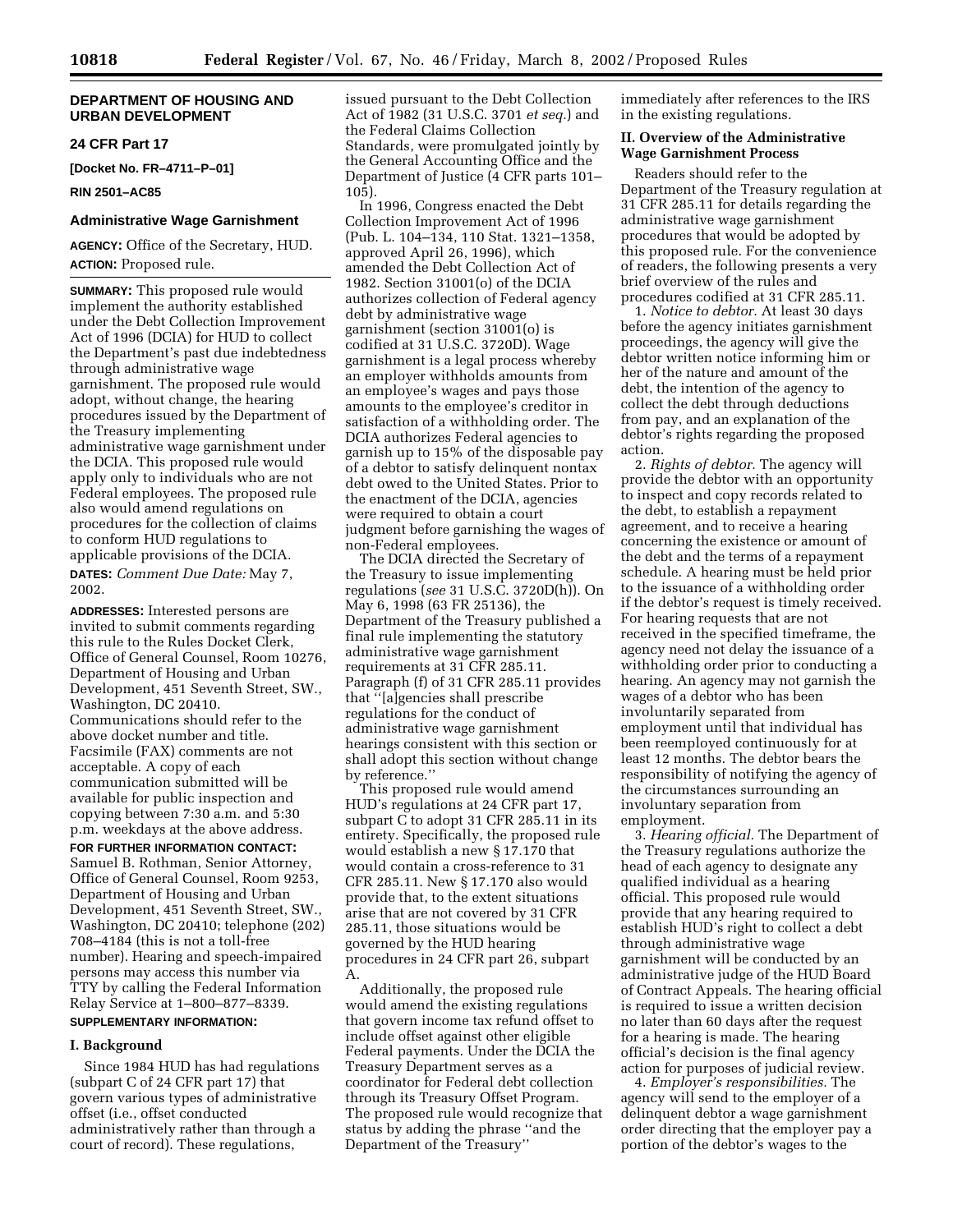Federal Government. The employer is required to certify certain payment information about the debtor. Employers are not required to vary their normal pay cycles in order to comply with these requirements. Employers are prohibited from taking disciplinary actions against the debtor because the debtor's wages are subject to administrative garnishment. An agency may sue an employer for amounts not properly withheld from the wages payable to the debtor.

5. *Garnishment amounts.* As provided in the DCIA, no more than 15% of the debtor's disposable pay for each pay period may be garnished. Special rules apply to calculating the amount to be withheld from a debtor's pay that is subject to multiple withholding orders. A debtor may request a review by the agency of the amount being garnished under a wage garnishment order based on materially changed circumstances, such as disability, divorce, or catastrophic illness, which result in financial hardship.

## **III. Findings and Certifications**

## *Impact on Small Entities*

The Secretary, in accordance with the Regulatory Flexibility Act (5 U.S.C. 605(b)), has reviewed and approved this proposed rule, and in so doing certifies that this proposed rule would not have a significant economic impact on a substantial number of small entities. Although many small employers will be subject to the requirements of this proposed rule, the requirements will not have a significant economic impact on these entities. Employers of delinquent debtors must certify certain information about the debtor such as the debtor's employment status and earnings. This information is contained in the employer's payroll records. Therefore, it will not take a significant amount of time or result in a significant cost for an employer to complete the certification form. Even if an employer is served withholding orders on several employees over the course of a year, the cost imposed on the employer to complete the certifications would not have a significant economic impact on an entity. Employers are not required to vary their normal pay cycles in order to comply with a withholding order issued pursuant to this proposed rule.

Notwithstanding HUD's determination that this rule will not have a significant economic impact on small entities, HUD specifically invites comments regarding alternatives to this rule that would meet HUD's objectives as described in this preamble.

## *Environmental Impact*

In accordance with 24 CFR  $50.19(c)(1)$ of the Department's regulations, this proposed rule does not direct, provide for assistance or loan and mortgage insurance for, or otherwise govern or regulate, real property acquisition, disposition, leasing, rehabilitation, alteration, demolition, or new construction, or establish, revise, or provide for standards for construction or construction materials, manufactured housing, or occupancy. Therefore, this proposed rule is categorically excluded from the requirements of the National Environmental Policy Act (42 U.S.C. 4321 *et seq.*).

#### *Executive Order 13132, Federalism*

Executive Order 13132 (entitled ''Federalism'') prohibits an agency from publishing any rule that has federalism implications if the rule either imposes substantial direct compliance costs on State and local governments and is not required by statute, or the rule preempts State law, unless the agency meets the consultation and funding requirements of section 6 of the Executive Order. This proposed rule does not have federalism implications and does not impose substantial direct compliance costs on State and local governments or preempt State law within the meaning of the Executive Order.

#### *Unfunded Mandates Reform Act*

Title II of the Unfunded Mandates Reform Act of 1995 establishes requirements for Federal agencies to assess the effects of their regulatory actions on State, local, and tribal governments and the private sector. This rule would not impose a Federal mandate on any State, local, or tribal government, or on the private sector, within the meaning of the Unfunded Mandates Reform Act of 1995.

## **List of Subjects in 24 CFR Part 17**

Administrative practice and procedure, Claims, Government employees, Income taxes, Wages.

Accordingly, for the reasons described in the preamble, HUD proposes to amend 24 CFR part 17 as follows:

## **PART 17—ADMINISTRATIVE CLAIMS**

1. The authority citation for 24 CFR part 17, subpart C is revised to read as follows:

**Authority:** 5 U.S.C. 5514; 31 CFR 3711, 3716–3720E; and 42 U.S.C. 3535(d).

2. The undesignated center heading immediately preceding § 17.150 is revised to read as follows:

## **IRS Tax Refund and Federal Payment Offset Provisions and Administrative Wage Garnishment**

3. Revise § 17.150 to read as follows:

#### **§ 17.150 Scope.**

(a) The standards set forth in §§ 17.150 through 17.161 are the Department's procedures for requesting the Internal Revenue Service (IRS) and the Department of the Treasury to offset tax refunds and Federal payments due taxpayers who have a past-due debt obligation to the Department. These procedures are authorized by the Deficit Reduction Act of 1984 (31 U.S.C. 3720A) and apply to the collection of debts as authorized by common law, by 31 U.S.C. 3716, or under other statutory authority.

(b) The Secretary will use the IRS tax refund and the Department of the Treasury Federal payment offset to collect claims which are certain in amount, past due and legally enforceable, and which are eligible for tax refund or Federal payment offset under regulations issued by the Secretary of the Treasury.

(c) The Secretary will not report debts to the IRS and the Department of the Treasury except for the purpose of using the offset procedures described in §§ 17.150 through 17.161. Debts of less than \$100.00, exclusive of interest and other charges, will not be reported.

(d) If not legally enforceable because of lapse of statute of limitations but otherwise valid, the debt will be reported to the IRS and the Department of the Treasury as a forgiven debt on Form 1099C. (Form 1099C is an information return which Government agencies file with the IRS and the Department of the Treasury to report forgiven debt, and the forgiven amount is considered income to the taxpayer.) (See § 17.159.)

4. Amend § 17.151 by revising the introductory text and paragraph (b) to read as follows:

## **§ 17.151 Notice requirements before offset.**

A request for deduction from an IRS tax refund or Federal payment will be made only after the Secretary makes a determination that an amount is owed and past due and provides the debtor with 65 calendar days written notice. This Notice of Intent to Collect by IRS Tax Refund or Federal Payment Offset (Notice of Intent) will state:

\* \* \* \* \* (b) That unless the debt is repaid within 65 days from the date of the Notice, the Secretary intends to collect the debt by requesting the IRS and the Department of Treasury to reduce any